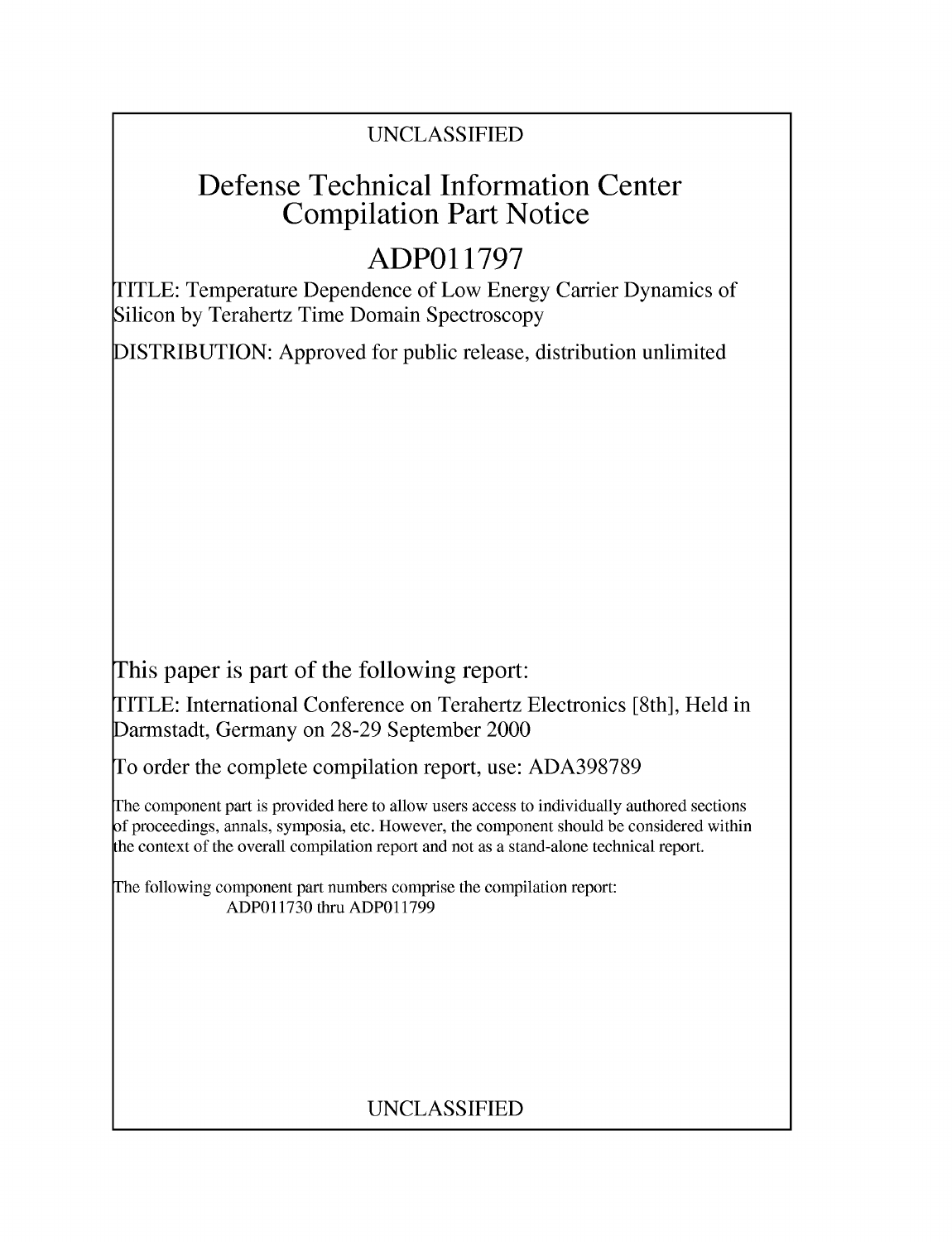# Temperature Dependence of Low Energy Carrier Dynamics of Silicon **by** Terahertz Time Domain Spectroscopy

Shigeki Nashima, Osamu Morikawa, Kazue Takata, Masanori Hangyo,

 $s$  is its convention wafers (1.1 $\pm$ 0.2  $\Omega$ cm) at various temperatures has sample holder of a closed-cycle He refrigerator specially been deduced by using a terahertz time-domain (THz-TDS) designed to avoid mechanical v spectroscopy. The characteristic dispersion of the complex between a set of paraboloidal mirrors. In this conductivity is characteristic dispersion  $\overline{X}$ conductivity is observed in the THz region. Temperature<br>dependence of the complex conductivity changes dependence of the complex conductivity changes measurement, a 5-µm gap bowtie-type photoconductive dramatically around ~120 K, which is interpreted in terms antenna was used as a THz emitter and detector. The of enhancement of mobility and the freezing of the carrier. frequency range of this system was limited by the<br>The experimental data at low temperatures slightly deviates absorption property of a 3-mm-thick fused quartz The experimental data at low temperatures slightly deviates absorption property of a 3-mm-thick fused quartz from the simple Drude model, which causes the windows of the He refrigerator and was estimated to be underestimation of the mobility and overestimation of the less than **1.5** THz. carrier density.

### I. INTRODUCTION

It is well known that the optical properties of We calculate the complex refractive index  $\tilde{n}$  from semiconductors from microwave to infrared regions are experimental transmittance and phase shift obtained by greatly influenced by the dynamics of free carriers of the Fourier transformation of the THz pulse waveforms semiconductors[1]-[6]. Dispersion of the complex before and after inserting the sample. The complex conductivity  $(\sigma_1 - i\sigma_2)$  depends on the carrier density and conductivity is obtained from the complex refractive scattering time, which is explained by the simple Drude index from the relation, model. Such a model conversely provides a simple method of calculating optical constants in the far infrared region from the carrier density and mobility. However, the optical properties in this region at low temperatures have not been discussed so much before. The terahertz time-domain spectroscopy (THz-TDS) is used to measure where  $\tilde{\varepsilon}(\varepsilon_1 - i\varepsilon_2)$  is the complex dielectric constant,  $\varepsilon_{si}$  is the complex conductivity of samples at THz frequencies the dielectric constant of undoped silicon and  $\varepsilon_0$  is the without the need of the Kramers-Kronig free-space permittivity. We used the expression transformation[6]. In this letter, the complex conductivity  $\varepsilon_{si}=(3.415)^2[1]$ . Frequency dependence of the complex of a moderately doped silicon wafer is deduced at various conductivity of the sample at 300 K, 120 K, 70 K, and 16 temperatures by using the THz-TDS. We obtain the K is shown in Figs. 2(a)-(d), respectively. At room carrier density and mobility of the sample at low temperature the value of  $\sigma_i$  decreases monotonically with temperatures and compare them with the results obtained increasing frequency. The value of  $\sigma_2$  at room from the Hall measurement and four-point contact temperature increases from zero with increasing

An *n*-type silicon wafer doped with phosphorus was used The value of  $\sigma_i$  in the low frequency region increases and as a sample in this study. The resistivity at room that in the high frequency region decreases with temperature and the thickness of the sample were decreasing temperature. The temperature dependence of 1.1( $\pm$ 0.2)  $\Omega$ cm and 400  $\mu$ m, respectively. A conventional  $\sigma$ <sub>2</sub> also becomes pronounced with decreasing temperature. THz-TDS system was used wherein the pump and the The crossover point of the two curves shifts to the lower trigger beams were derived from a mode-locked frequency region with decreasing temperature. The

width of 50 fs and a wavelength of 790 nm at a repetition *Abstract* – The complex conductivity of moderately P-doped a rate of 82 MHz[4][5]. The sample was mounted on a silicon wafers  $(1.1 \pm 0.2 \Omega \text{cm})$  at various temperatures has sample holder of a closed-cycle He refrigerato

### III. RESULTS AND DISCUSSION

$$
\widetilde{n}^2 = \widetilde{\varepsilon}(\omega) = \varepsilon_{\rm Si} + i\widetilde{\sigma}(\omega)/\omega\varepsilon_0, \tag{1}
$$

resistivity. The resistivity. The state of the state of the state of the state of the state of the state of the state of the state of the state of the state of the state of the state of the state of the state of the state with increasing frequency further. At 0.6 THz, a II. EXPERIMENTAL crossover of the two curves is observed. Frequency dependence of the complex conductivity becomes pronounced with decreasing temperature until  $\sim$ 120 K. Ti:sapphire laser which produces optical pulses with a dispersion of the complex conductivity decreases rapidly S. Nashima, O. Morikawa, K. Takata, M. Hangyo are with Reserch of  $\sigma_1$  and  $\sigma_2$  at 16 K are almost zero over the entire

Center for Superconductor Photonics, Osaka University, 2-1  $\frac{61}{1}$   $\frac{61}{1}$   $\frac{61}{1}$   $\frac{62}{1}$   $\frac{62}{1}$   $\frac{62}{1}$   $\frac{62}{1}$   $\frac{62}{1}$   $\frac{62}{1}$   $\frac{62}{1}$   $\frac{62}{1}$   $\frac{62}{1}$   $\frac{62}{1}$   $\frac{62}{1}$   $\frac{62}{1$ Yamadaoka, Suita, Osaka 565-0871, Japan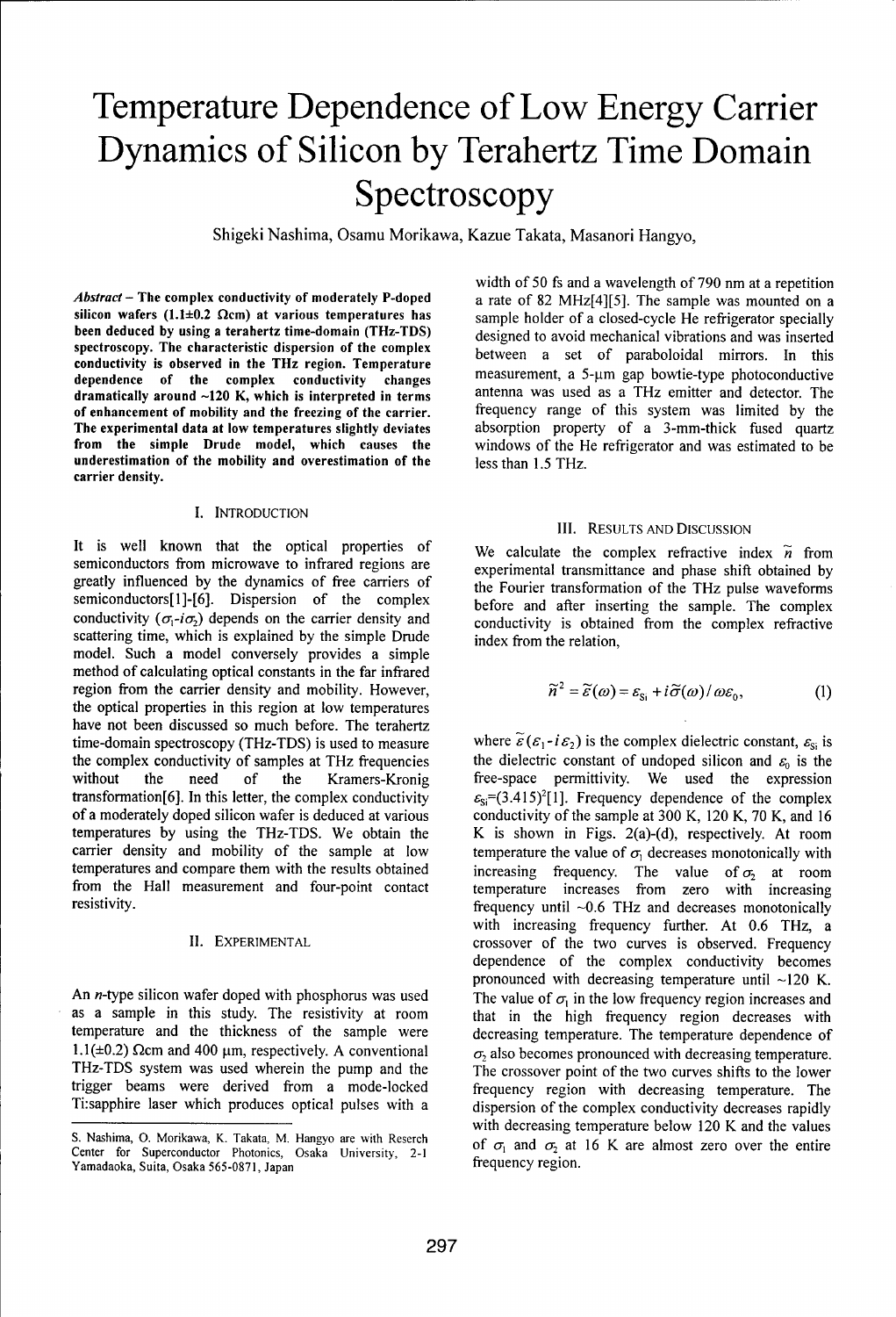Solid lines in Fig. 1 show the fitting curves to  $\sigma_1$  and  $\sigma_2$ at each temperature using the simple Drude model. According to the simple Drude model, in which the at each temperature using the simple Drude model.<br>According to the simple Drude model, in which the<br>collision damping is independent of the carrier energy,<br>the frequency-dependent complex conductivity in SI units<br>is given the frequency-dependent complex conductivity in SI units **1.0** is given by

$$
\widetilde{\sigma} = i\varepsilon_0 \omega_{\rm p}^2 / (\omega + i\Gamma) , \qquad (2) \qquad \qquad \widetilde{\sigma}^{\rm n} .
$$

where  $\Gamma = 1/\tau$  is the carrier damping rate and  $\tau$  is the **0.0** 0.5 1.0 1.5<br> **Expansion 1.6** 2.0 1.5 **1.0** 1.5 average collision time. The plasma frequency  $\omega_p$  is defined by  $\omega_p^2 = N_c e^2 / \varepsilon_0 m^*$ , where  $N_c$  is the number density (a) of carriers,  $e$  is the electronic charge and  $m^*$  is the effective carrier mass. The expression  $\vec{m}$  =0.26  $m_0$  is also used, where  $m_0$  is the free-electron mass[7]. Our fitting procedure effectively optimizes the values of  $N_c$  and  $\tau$ , from which the mobility  $\mu$  given by  $\mu = e \tau/m^*$  is determined. The two parameters are determined by fitting used, where  $m_0$  is the free-electron mass[7]. Our fitting<br>procedure effectively optimizes the values of  $N_c$  and  $\tau$ ,<br>from which the mobility  $\mu$  given by  $\mu = e \tau/m^*$  is<br>determined. The two parameters are determined b Figure 2 (a) shows the temperature dependence of the mobility obtained from the fitting (open circles). Solid and dashed lines show the data obtained from previous Hall measurements on two samples with smaller and  $\bigcup_{\theta}$ larger resistivities ( $\rho$ =0.66  $\Omega$ cm, 4.76  $\Omega$ cm) than the **0.0 1.5 1.0 1.5 1.0 1.5** present sample, respectively[8]. Error bars show the Frequency (THz) uncertainties associated with temperature. At room temperature the value of  $\mu$  and  $\rho (=1/\sigma(0))$  is estimated to (b) be 1560 cm<sup>2</sup>/Vs and 1.06  $\Omega$ cm for the present sample, respectively, which agree on the whole with that obtained<br>by Hall measurement and four-point contact resistivity<br>measurement[9]. The value of  $\mu$  increases dramatically<br>with decreasing temperature until 150 K. The increa by Hall measurement and four-point contact resistivity measurement<sup>[9]</sup>. The value of  $\mu$  increases dramatically with decreasing temperature until 150 K. The increasing rate gradually decreases with decreasing temperature. **-1.0**  However, the value of  $\mu$  obtained by the simple Drude fit at various temperatures is a little smaller than that of the **. .** silicon with lower resistivity obtained from the Hall

Figure 2 (b) displays the temperature dependence of the  $0.0$ carrier density (open circles) of the sample obtained from 0.0 0.5 1.0 1.5 the simple Drude fit. According to the Fermi-Dirac Frequency (THz) distribution, the carrier density of moderately doped silicon at various temperatures satisfies the following (c) equation, **2.0**

measurement.

$$
\frac{N_c^2}{N_D - N_c} = N_{\nu} \cdot \left(\frac{2\pi m_n k_B T}{h^2}\right)^{3/2} \exp\left(-\frac{\Delta E_D}{k_B T}\right),
$$
 (3)  
where  $N_D$  is the donor density,  $N_{\nu}$  is the number of the  
valley at the X point,  $m_n$  is the effective mass,  $k_B$  is the

valley at the X point,  $m_n$  is the effective mass,  $k_B$  is the Boltzman constant,  $T$  is the temperature,  $h$  is the Planck constant, and  $\Delta E_{\text{D}}$  is the donor ionization energy of the  $\frac{0.0 \text{ m/s}}{0.0 \text{ m/s}} \approx 0.5 \frac{1.0 \text{ m}}{1.0 \text{ m/s}}$ phosphorus dopant. The value of  $N_{v}$  is 6. The values,  $N_D$ =3.4x10<sup>15</sup> cm<sup>-3</sup> (solid lines) and 5x10<sup>15</sup> cm<sup>-3</sup> (dashed **Frequency (THz)** lines), are used corresponding to  $\rho=1.1+0.2$  Qcm and 1.1- (d) 0.2  $\Omega$ cm (the positional fluctuation of the resistivity of the present sample)[10]. The expression Fig. 1. Temperature dependence of the complex  $m_n = (m_t^2 m_l)^{1/3} = 0.32 m_0$  is also used, where  $m_t$  and  $m_l$  are longitudinal and transverse masses at the X point, (a) 300 K, (b) 120 K, (c) 70 K, and (d) 16 K. Solid respectively. At room temperature, the experimentally lines show the simple Drude model.



conductivity  $\sigma_1$  (open circles) and  $\sigma_2$  (solid circles) at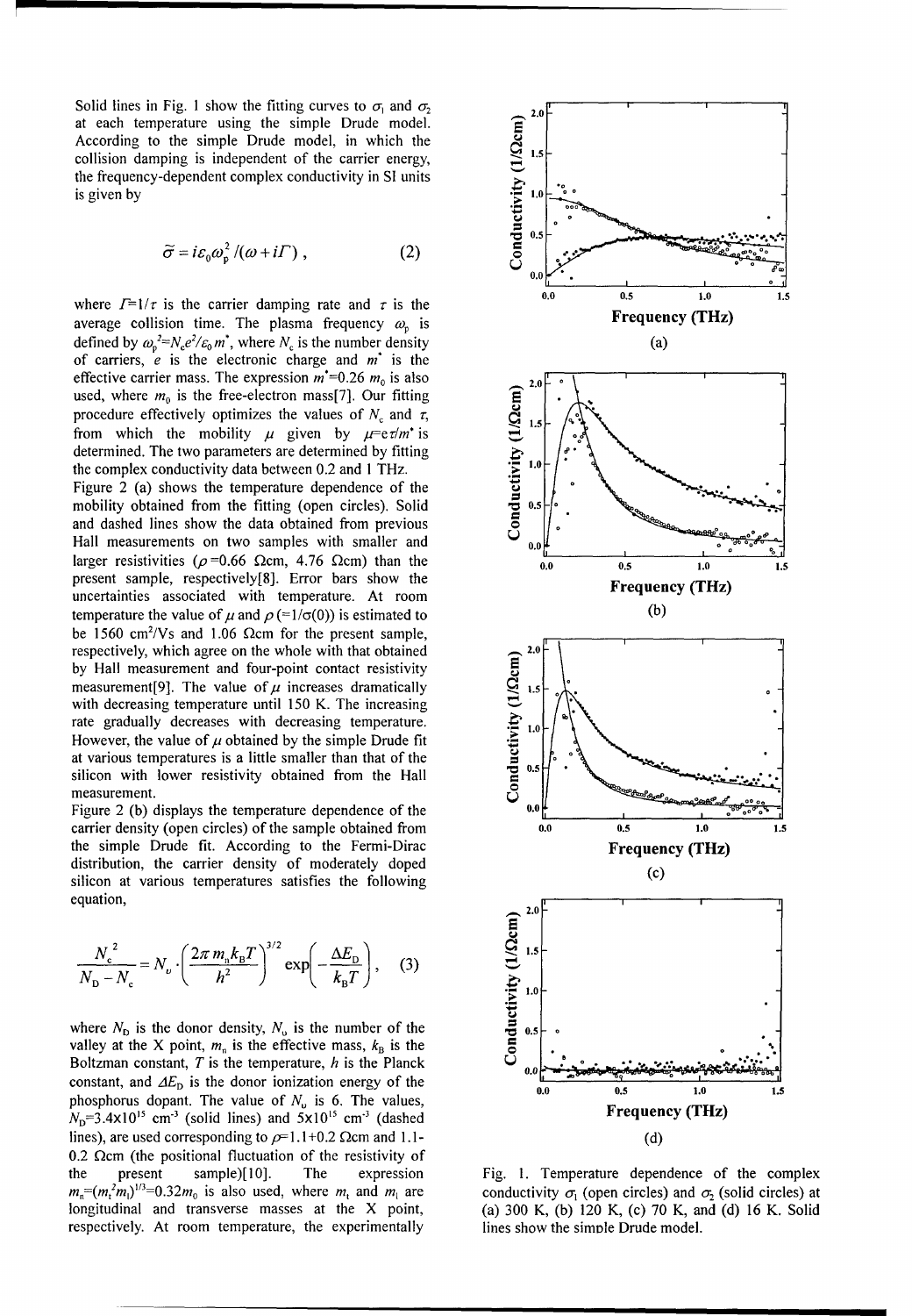

Fig. 2. Temperature dependence of (a) mobility and (b) carrier density deduced from the simple Drude fit to the complex conductivity obtained from the THz-TDS measurement. The solid and dashed lines in (a) show the results from Hall measurements for silicon with resistivity of 0.66  $\Omega$ cm and 4.76  $\Omega$ cm, respectively. The solid and dashed lines in (b) show the carrier density calculated using Eq. (3) assuming  $N_D$ =3.4x10<sup>15</sup> cm<sup>-3</sup> and  $5 \times 10^{15}$  cm<sup>-3</sup> as a function of temperature, respectively.

obtained N<sub>c</sub> is found to be  $3.7 \times 10^{15}$  cm<sup>-3</sup> for the present sample. The experimentally obtained value of  $N_c$ increases slightly with decreasing temperature until 150 K and rapidly drops to zero. Below 30 K, the accurate estimation of the carrier density from the experimental results is difficult because of small frequency dependence of complex conductivity compared to the noise level.

At room temperature, the results obtained from THz-TDS agree well with the simple Drude model. However, the deviation from the simple Drude model is observed at

low temperatures as shown in Figs. 1(a)-(d). The value of  $\sigma_1$  at low frequency region obtained from THz-TDS is smaller than that obtained from the simple Drude model, which is similar to the results reported by Exter et al[4]. Deviation from the simple Drude model becomes more pronounced with decreasing temperature. We calculate  $\mu(\omega)$  and  $N_c(\omega)$  from the experimental complex dielectric constant at each frequency at various temperatures by the following equations[2].

$$
\mu(\omega) = \frac{e}{m^*} \frac{\varepsilon_{\infty} - \varepsilon_1}{\omega \varepsilon_2},\tag{4}
$$

$$
N_c(\omega) = \frac{m^*\omega}{e^2\tau} \left\{ \varepsilon_0 \varepsilon_2 \left( 1 + \omega^2 \tau^2 \right) \right\},\tag{5}
$$

The dispersion of  $\mu(\omega)$  and  $N_c(\omega)$  at various temperatures are plotted in Figs. 3 (a) and (b), respectively. At room temperature, the value of  $\mu(\omega)$  is constant over the entire frequency region, which indicates that the experimental results agree well with the simple Drude model. However, the values of  $u(\omega)$  at low temperatures decrease with increasing frequency, which means disagreement with the simple Drude model. This dispersion is also observed at 90 K in the millimeter wave region and is explained by the calculation based on the Boltzman transport equation [3]. The dispersion of  $\mu(\omega)$  becomes more



Fig. 3. The dispersion of (a)  $\mu$  and (b)  $N_c$  obtained from the experimental dispersion of  $\varepsilon_1$  and  $\varepsilon_2$  at 300 K (open circles), 120 K (solid circles), 70K (open squares), and 16 K (solid squares).